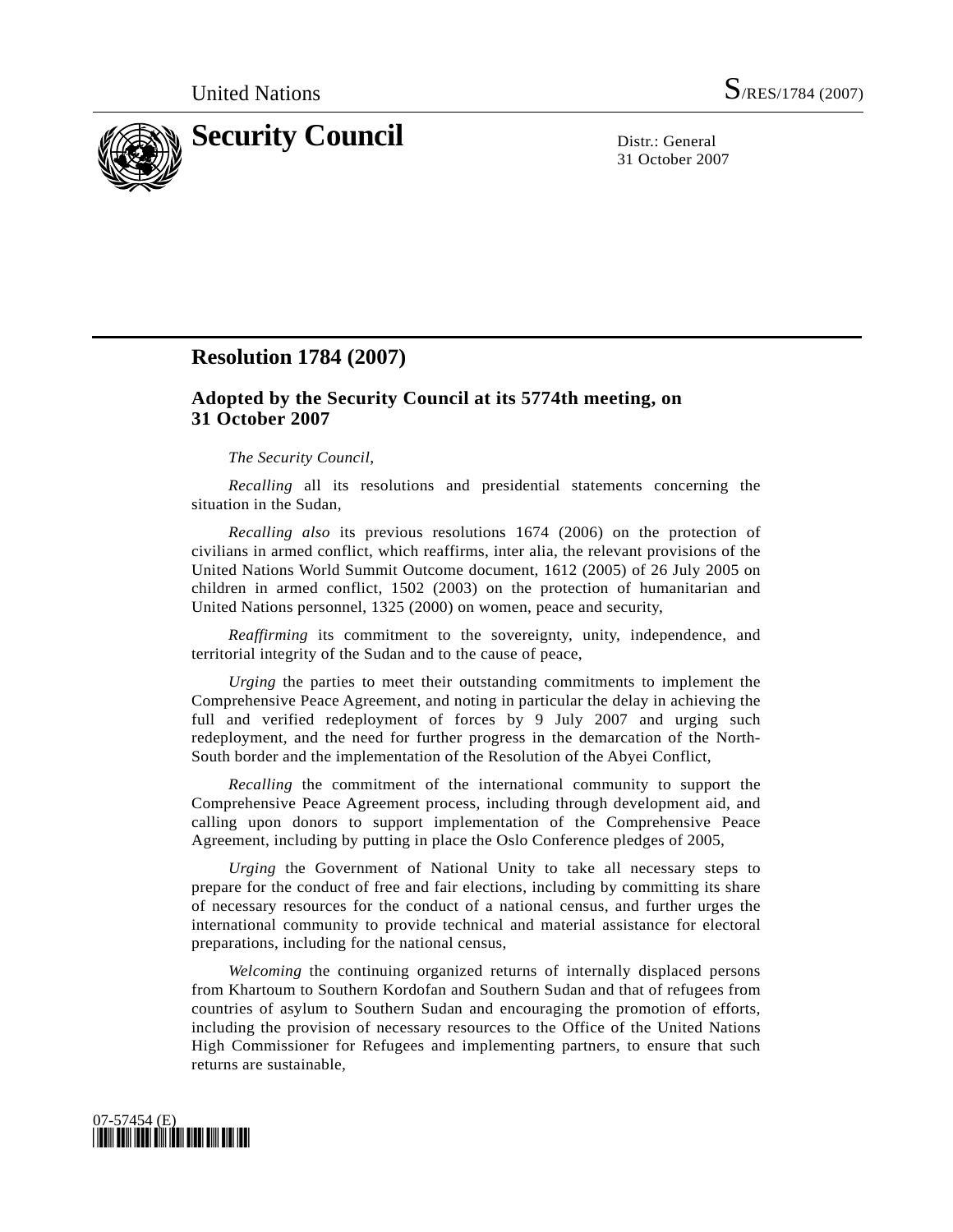*Commending* the work of the United Nations Mission in Sudan ("UNMIS") in support of the Comprehensive Peace Agreement, and commending the continued commitment by troop-contributing countries in support of this mission,

*Welcoming* the Secretary-General's appointment of Ashraf Qazi as his special representative for UNMIS and of Ameera Haq as his deputy special representative for humanitarian coordination,

*Reiterating* its concern over the restrictions and all the impediments placed on the movements of UNMIS personnel and materiel, and the adverse impact such restrictions and impediments have on UNMIS ability to perform its mandate effectively and on the ability of the humanitarian community to reach affected persons; and calling upon all the parties to abide by its international obligations in this regard, as well as those set out in the Status of Forces Agreement,

*Commending* UNMIS efforts in Darfur and its facilitation of United Nations-African Union Mission in Darfur's (UNAMID) assumption of responsibility for peacekeeping in Darfur,

*Recognizing* that successful implementation of the Comprehensive Peace Agreement (CPA) is [essential] to resolution of the crisis in Darfur and to sustainable peace and stability in the region; condemning the acts of violence perpetrated by all sides: and calling for the rapid deployment of the United Nations Light and Heavy Support Packages for the African Union Mission in Sudan, the full deployment of UNAMID and the protection of humanitarian workers,

*Taking note* of the reports of the Secretary-General on Sudan dated 23 October 2007 (S/2007/624) and on children and armed conflict in the Sudan dated 29 August 2007 (S/2007/520), and the report of the Security Council following its June 2007 mission to the Sudan,

*Determining* that the situation in the Sudan continues to constitute a threat to international peace and security,

 1. *Decides* to extend the mandate of UNMIS until 30 April 2008, with the intention to renew it for further periods;

 2. *Requests* the Secretary-General to report to the Council every three months on the implementation of the mandate of UNMIS, progress on implementation of the CPA, and respect for the ceasefire;

 3. *Stresses* the importance of full and expeditious implementation of all elements of the Comprehensive Peace Agreement, the N'djamena Humanitarian Ceasefire Agreement, the Darfur Peace Agreement, and the October 2006 Eastern Sudan Peace Agreement, calls for all the parties to respect their commitments to these agreements without delay;

 4. *Stresses* the critical role of the Assessment and Evaluation Commission in overseeing and reporting on implementation of the Comprehensive Peace Agreement and calls for the strengthening of the Commission's autonomy and looks forward to the production of the interim report and recommendations of the Commission in January 2008;

 5. *Calls* for all parties to agree immediately to full unrestricted UNMIS monitoring and verification in the Abyei region, without prejudice to the final agreement on the actual borders between the two sides;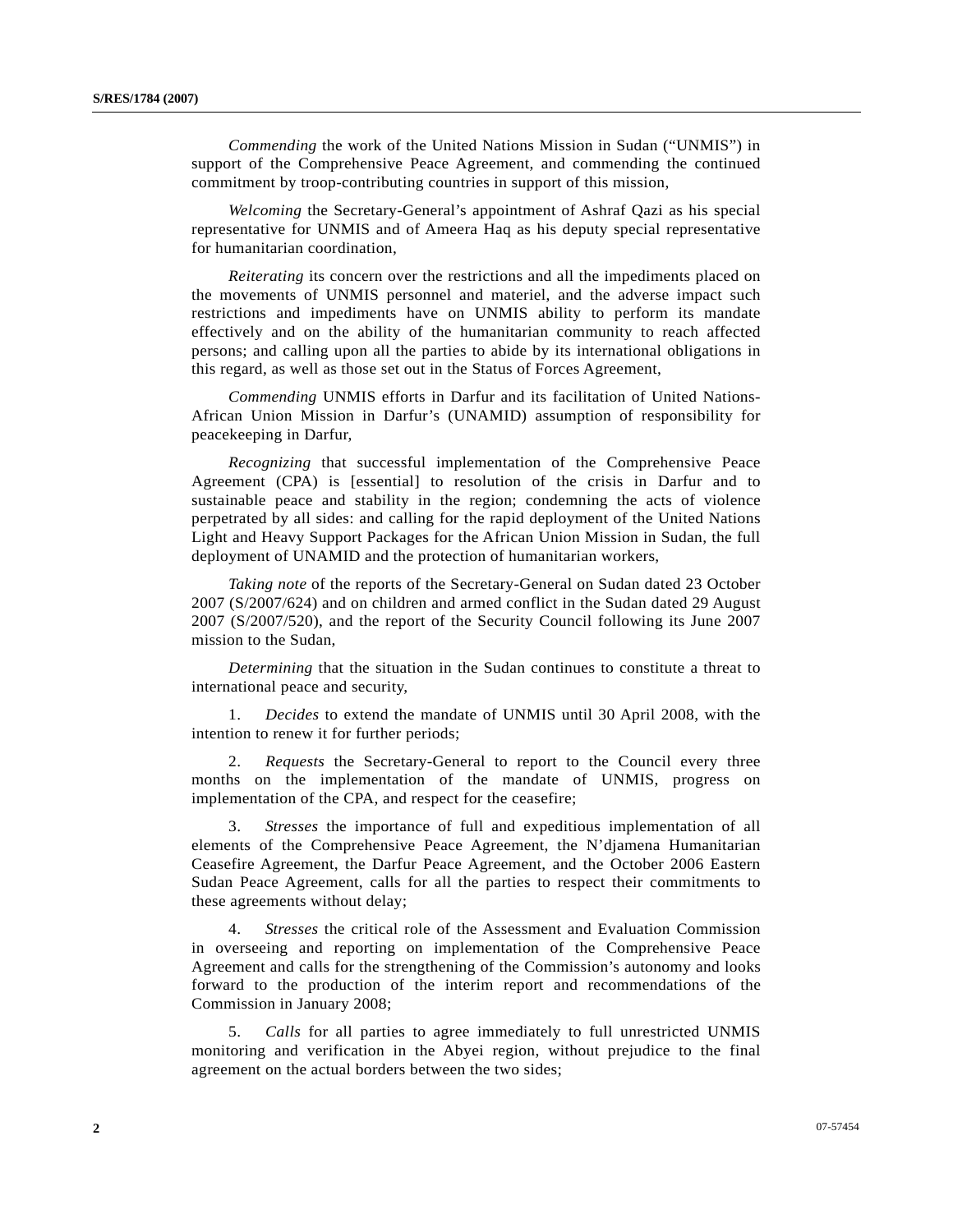6. *Urges* UNMIS to continue its efforts consistent with its mandate to assess progress in redeployment of forces, in particular in the areas of Unity, Upper Nile, South Kordofan, Abyei, and Blue Nile, and to reinforce its ability to assist the parties in reducing tension in areas of potential conflict between them and further urges the parties immediately to speed up efforts towards the completion of redeployment of forces;

 7. *Calls on* the parties to take steps to reduce tensions in the Abyei region, including by redeploying their forces away from the disputed 1 January 1956 border and by implementing an Interim Administration and agreeing upon boundaries, and expresses support for UNMIS, consistent with its mandate and in accordance with the CPA, to assist the parties in monitoring such arrangements as they may make in this regard, including by deploying UNMIS personnel to areas from which forces may be withdrawn;

 8. *Recalls* UNMIS mandate to liaise with bilateral donors on the formation of Joint Integrated Units ("JIU"), requests UNMIS to come up with a plan of support with the Joint Defense Board and further urges donors to offer support, via UNMIS, to enable the full establishment of JIUs as soon as possible and further urges UNMIS to assist in voluntary disarmament and weapons collection and destruction efforts in implementation of plans under the CPA for disarmament, demobilization, and reintegration;

 9. *Urges* UNMIS, consistent with its mandate and in coordination with the relevant parties, to increase its support for the National Disarmament, Demobilization and Reintegration Coordination Council and the Northern and Southern DDR Commissions and further urges donors to respond to calls for assistance from the joint United Nations DDR Unit;

 10. *Recalls* UNMIS mandate to provide guidance and technical assistance to support the preparations for the conduct of elections and referenda provided for by the Comprehensive Peace Agreement and urges UNMIS to continue its efforts in this regard, including by providing technical and logistical support to the national census, and in coordination with the Government of National Unity and with other relevant United Nations offices;

 11. *Calls* for UNMIS to support reconciliation in all its aspects, emphasizing the role of women and civil society and to work with UNDP and other agencies;

 12. *Calls upon* the parties to the Comprehensive Peace Agreement and the communiqué, signed between the United Nations and the Government of National Unity in Khartoum on 28 March 2007 to support, protect, and facilitate all humanitarian operations in the Sudan;

 13. *Recalls* UNMIS role in facilitating the deployment of the United Nations Light and Heavy Support Packages for AMIS, and calls upon the Government of National Unity and all other parties to cooperate fully with this deployment, and with the deployment of all components of UNAMID;

 14. *Calls upon* the Government of National Unity to cooperate fully with all United Nations operations within its territory in the implementation of their mandates;